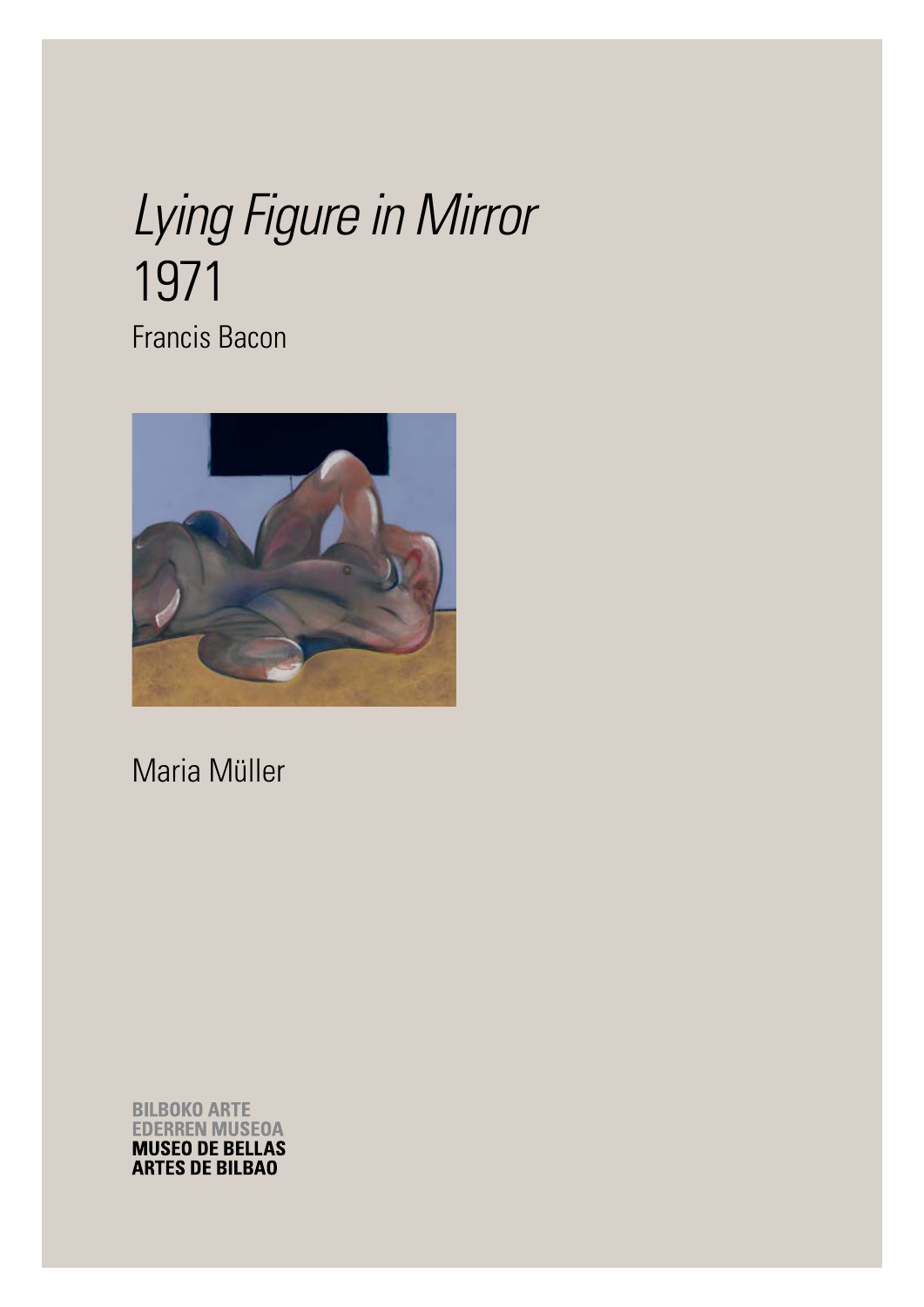This text is published under an international Attribution-NonCommercial-NoDerivs Creative Commons licence (BY-NC-ND), version 4.0. It may therefore be circulated, copied and reproduced (with no alteration to the contents), but for educational and research purposes only and always citing its author and provenance. It may not be used commercially. View the terms and conditions of this licence at http://creativecommons.org/licenses/by-ncnd/4.0/legalcode



Using and copying images are prohibited unless expressly authorised by the owners of the photographs and/or copyright of the works.

- © of the texts: Bilboko Arte Ederren Museoa Fundazioa-Fundación Museo de Bellas Artes de Bilbao
- © The Estate of Francis Bacon/VEGAP, Bilbao, 2007
- © Succession H. Matisse/VEGAP/2007
- © Sucesión Pablo Picasso/VEGAP, Madrid, 2007

### **Photography credits**

- © Bilboko Arte Ederren Museoa Fundazioa-Fundación Museo de Bellas Artes de Bilbao: fig. 2
- © Hirshhorn Museum and Sculpture Garden, Smithsonian Institution, Washington, D. C. / Lee Stalsworth: fig. 7
- © Marlborough International Fine Art, Liechtenstein: fig. 5
- © Musée d'Art Moderne de la Ville de Paris: fig. 6
- © Musée Picasso, Paris: figs. 3 and 4
- © Museum Ludwig, Köln: fig. 1

Text published in:

*B'06 : Buletina = Boletín = Bulletin.* Bilbao : Bilboko Arte Eder Museoa = Museo de Bellas Artes de Bilbao = Bilbao Fine Arts Museum, no. 2, 2007, pp. 181-196.

Sponsored by:

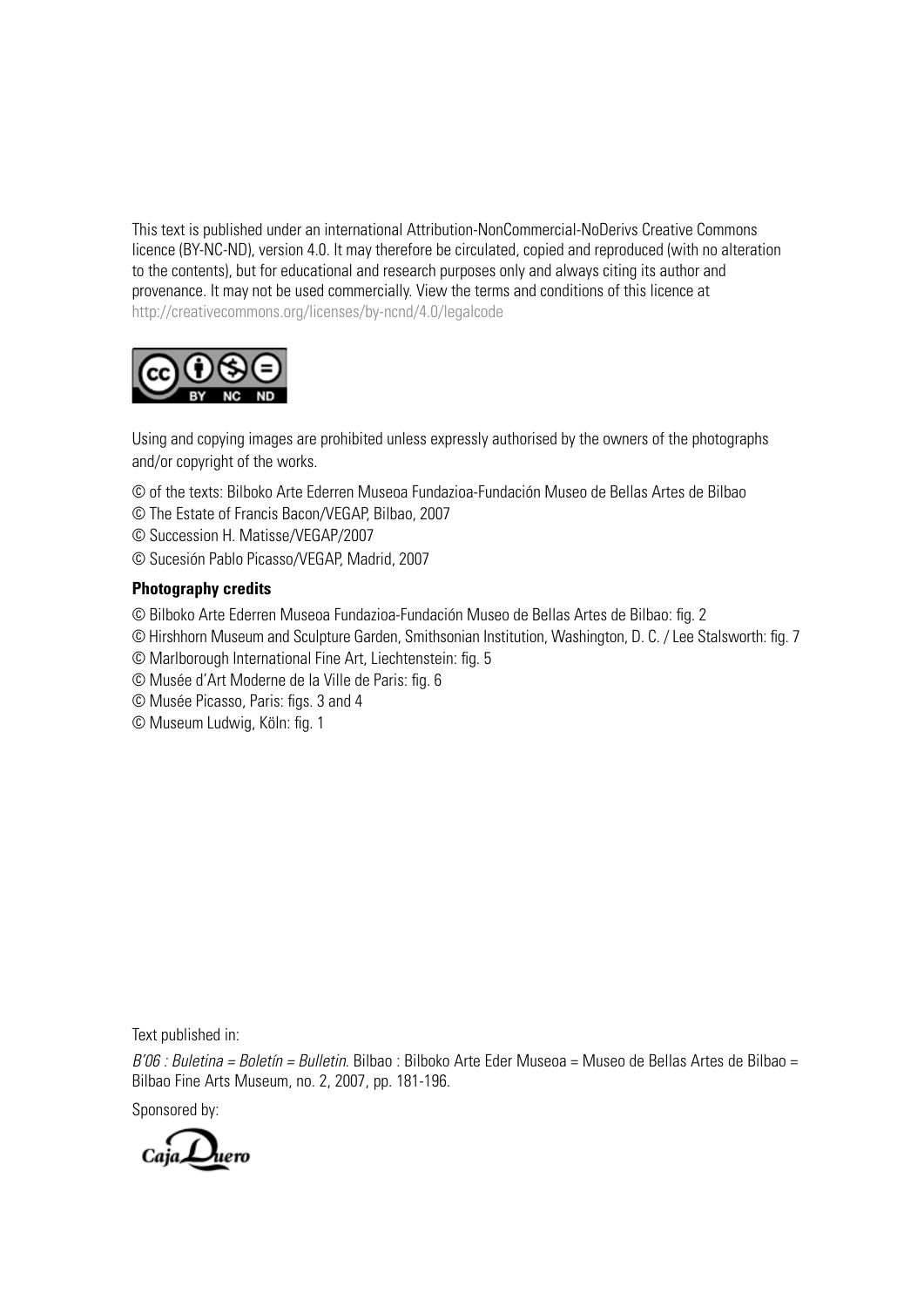$\int$ n 26 October 1971, the first complete retrospective exhibition of the work of Francis Bacon (1909-1992) in France opened in the rooms of the Grand Palais in Paris. Bacon was the second living artist to be so honoured, the first having been Pablo Picasso in 1966. A survey run at the end of the year by the *Connaissance des Arts* journal confirmed the British painter as one of the leading contemporary artists of the time.

With help from Bacon himself, exhibition curator Blaise Gautier<sup>1</sup> showed ninety-six paintings and twelve triptychs, including a series of works the artist had completed in the weeks and months prior to the inauguration. Besides a second version of *Painting 1946* [fig. 1], this series also included *Lying Figure in Mirror*  [fig. 2]<sup>2</sup>. In the first of these paintings, Bacon quoted and paraphrased a key work from his early period, which in 1948 had passed into the collection of The Museum of Modern Art of New York. The second interpreted in a new, disconcerting way, the theme of the lying figure, present in his oeuvre from the early 1950s.

In a room devoid of furniture, delimited in the background by three black roller blinds, lies a voluminous, rather strange-looking creature. At first it's apparently just a mass shaped by a metamorphosing membrane. It's certainly hard to tell whether we're looking at a single figure or if there are two involved locked in a passionate embrace or some kind of existential struggle. All that is identifiable of the human body are bent arms, a nipple and a hairy armpit (or is it an anus?). The head, which is definitely there, disappears behind the curves of flesh. The figure's appreciable heaviness, determined by the partial lack of physical tension and by the members stretched towards the left edge of the painting, recalls a seal moving its heavy body out of the water without the members it needs to do so.

<sup>1</sup> After the presentation in Paris, a virtually complete version of the exhibition was mounted in spring 1972 at the *Kunsthalle*, Düsseldorf.

<sup>2</sup> The painting (inv. no. 82/215; 198.5 x 147.5 cm) was acquired by the Museum on 15 November 1982 from the Marlborough Fine Art Gallery, London, which had previously purchased it direct from the artist. Set in a gold frame, it is covered with perspex, something the artist did with many of his works. To Bacon, the point of covering over his paintings with glass or methacrylate was twofold: first, to protect the painting and, second, to mark a distance between the painting and the spectator. Sylvester 1975, p. 80.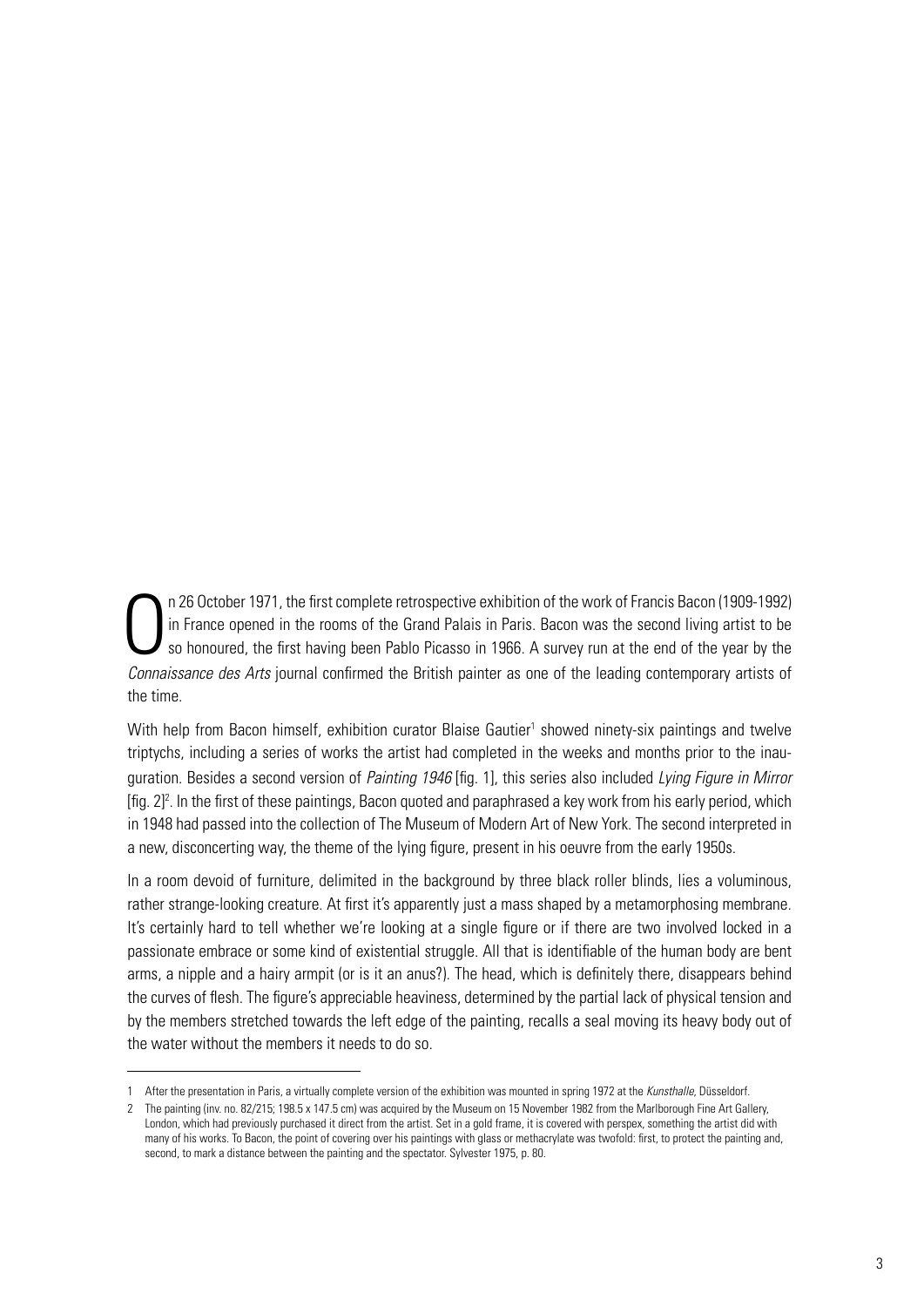

1. Francis Bacon (1909-1992) *Painting 1946 (Second Version)*, 1971 Oil on canvas, 198 x 147.5 cm Museum Ludwig, Köln

Bathed in brilliant light, and yet casting no shadow, the fleshy body is little more than a biomorphic mass with just the members, the curve of the thighs and a head sketched in or suggested. In the early thirties, Pablo Picasso had condensed the human body into a surface of colour, and in a painting like *Nu au jardin (Nude in the Garden)*, 1934 [fig. 3], he used a few lines and a brief scratch or two to mark the shape of the large body, the breasts, anus and pubis. It was the amazing force of Picasso's works, which Bacon saw for the first time in Paris in the 1920s, that had so impressed the young Irishman then embarking on his own artistic career. It is quite likely that Bacon also saw the large painting of the massively powerful *Figures au bord de la mer* (*Figures by the Sea*), 1931 [fig. 4], at least in reproduction. The position of the figures perched on a sort of arched prominence and, above all, the totally liberated interpretation of the physiognomy, freed too from all the conventions governing the representation of the human body, would certainly suggest that he had.

In a lecture entitled "Francis Bacon and the Nude", David Sylvester showed that in Bacon's "Studies of the Human Body", figures from ordinary life are always combined with others taken from the history of art or photography<sup>3</sup>. That's certainly how he sees it in the voluminously heavy bodies that move with difficulty

<sup>3</sup> Sylvester 2005, pp. 30 and ff.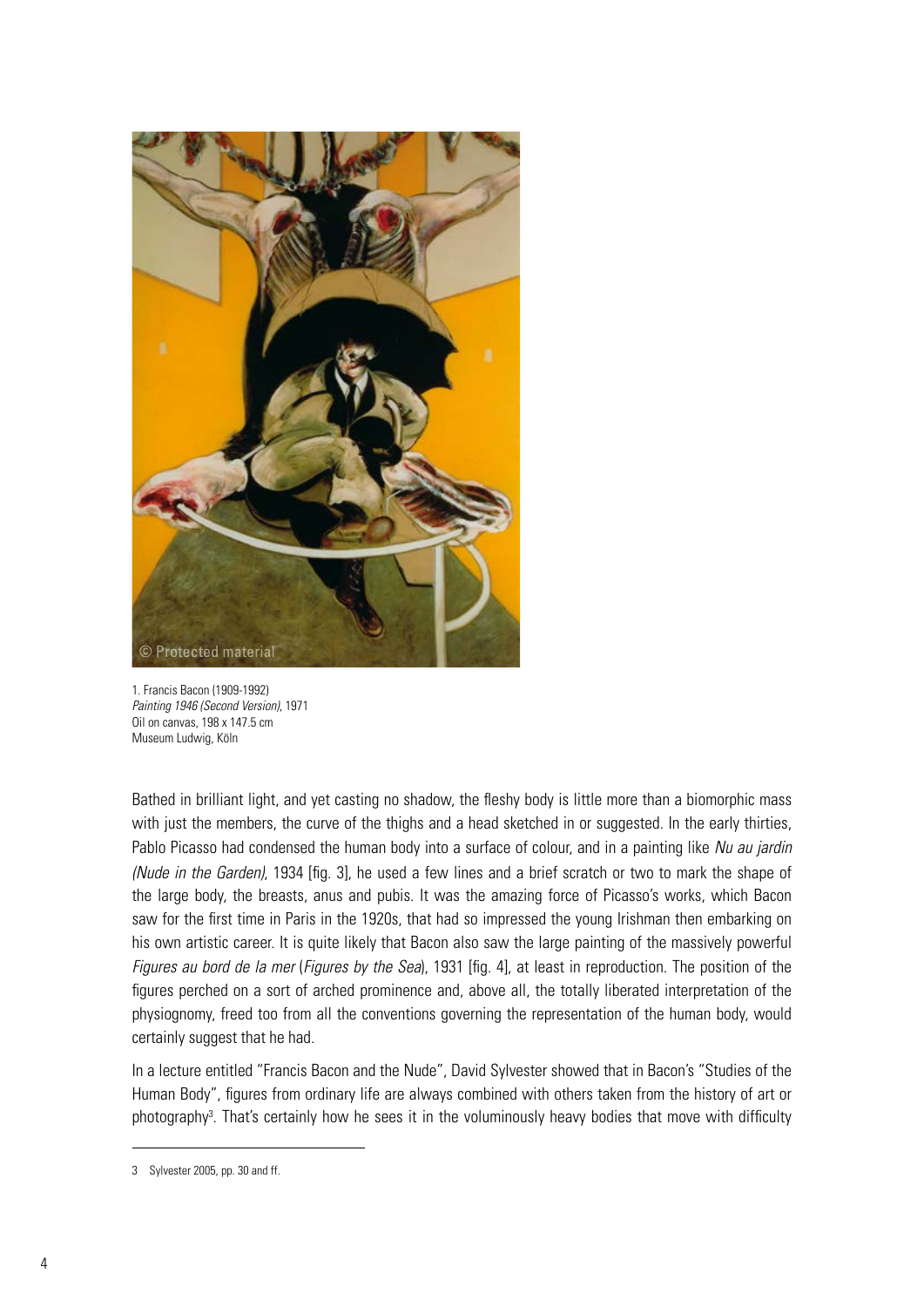

2. Francis Bacon (1909-1992) *Lying Figure in Mirror,* 1971 Oil on canvas, 198.5 x 147.5 cm Bilbao Fine Arts Museum Inv. no. 82/215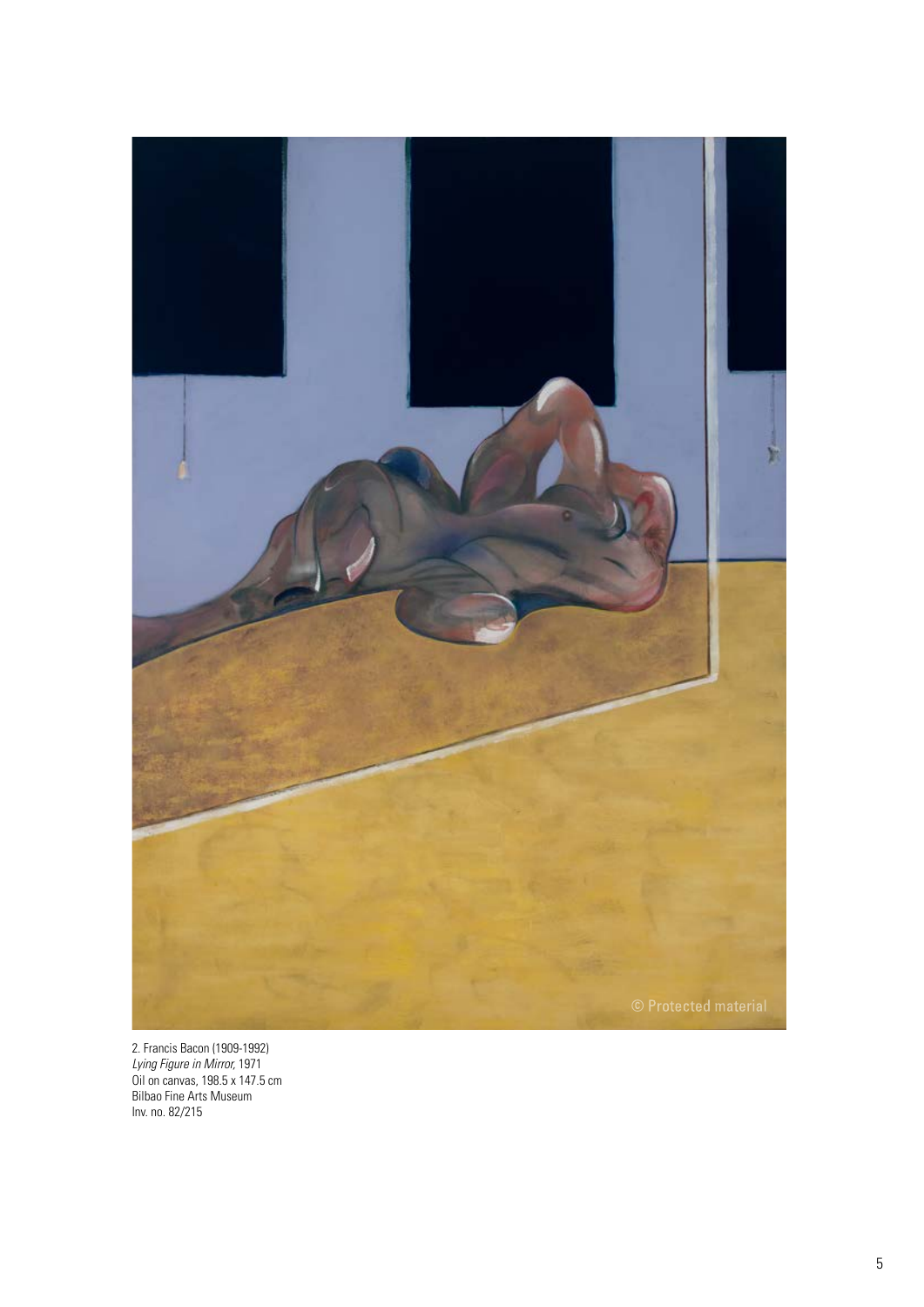



4. Pablo Picasso (1881-1973) *Figures au bord de la mer (Figures by the Sea),* 1931 Oil on canvas, 130.5 x 195.5 cm Musée Picasso, Paris

3. Pablo Picasso (1881-1973) *Nu au jardin (Nude in the Garden)*, 1934 Oil on canvas, 162 x 130 cm Musée Picasso, Paris

on a sort of ramp, in the triptych Bacon painted just a few months before *Lying Figure in Mirror*, *Three Studies of the Human Body* (fig. 5, left panel). Sylvester also discerns here the influence of nudes drawn by Michelangelo, Picasso and the early Matisse, in the paintings of Henrietta Moraes lying on a bed. Following this suggestion, Bacon's *Lying Figure in Mirror* is also related to Matisse's key work from 1906 *Nu bleu. Souvenir de Biskra*, (*Blue Nude: Memento of Biskra*) and the simultaneous transfers of this motif to sculpture [fig. 6]. The arm bent above the head, the length of the body and, in particular, the focus on the external form of the volumes, are all comparable.

Matisse and Picasso often tried out their pictorial motifs and formal problems simultaneously in painting and sculpture. In Bacon this approach remains as a witty game. In a conversation in September 1974 with Sylvester, the painter admitted: "I've been thinking a lot about sculpture for some years now". "[...] I imagine sculptures on a sort of very large frame, one where the sculpture slides down and people could actually change the position of the sculpture as they like. This frame wouldn't be as important as the image, but would be there to bring out the image, as I've done so often using a structure to highlight the image in paintings. I think that in sculpture you might be able to do it with more intensity"4 . When David Sylvester wanted to illustrate this idea, he put a reproduction of *Lying Figure in Mirror* next to the passage quoted above.

Although at first sight the painting seems to be of great clarity, it disconcerts on a more intensive viewing. The room is blurred, the yellow surface adjacent to the lower edge of the canvas seems to act as our entry into the painting. But would we need to get up a sort of slope the figure lies at the top of? Are we seeing a small segment of an enormous ball? Or is it a convex room with purple walls that somehow run strictly parallel to the painting? Do the blinds hang free in the room? And what does the mirror of the title actually show?

Two lines running parallel profile two sides of the mirror, which is placed obliquely in the room and cut off by the work's left and upper edges. Within the painting, containing the highly compressed space in which

<sup>4</sup> Sylvester 1975 (1977), p. 108.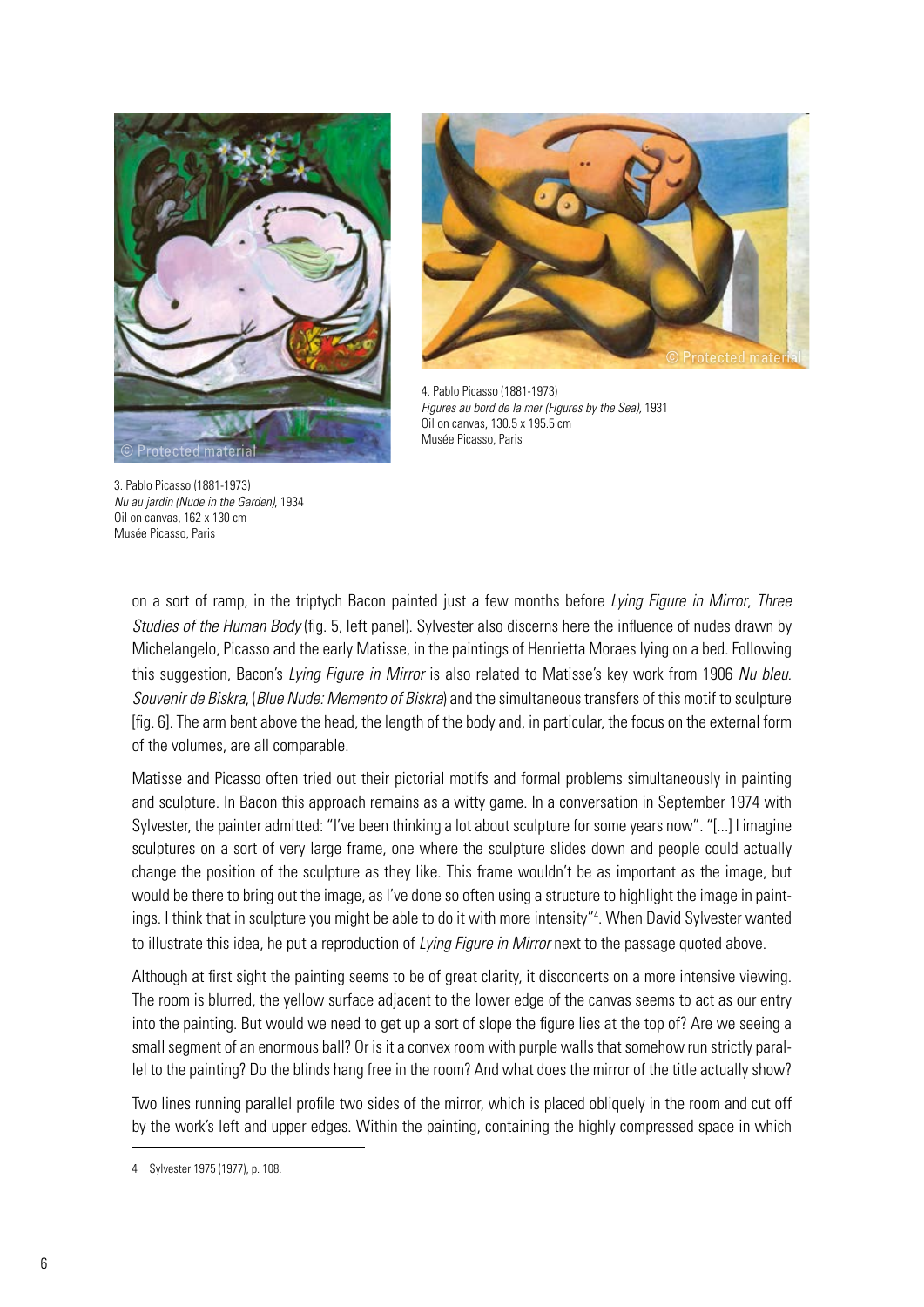



6. Henry Matisse (1869-1954) *Nu couché I (Aurore) (Nude Lying I (Aurore))*, 1907 Bronze, 36 x 51 x 27 cm Musée d'Art Moderne de la Ville de Paris

5. Francis Bacon (1909-1992) *Three Studies of the Human Body*, 1970 Oil on canvas, 198 x 147.5 cm (left panel) Marlborough International Fine Art, Liechtenstein

the figure lies, only the yellow is more intense. But one does not perceive either the expected distortion of space or the symmetry between room and reflection. The painting's assumed clarity gives way, provoking a permanent sense of insecurity. Here the mirror is not a vehicle for a "distortion or alteration of the figure represented"<sup>5</sup>; the figure is not duplicated either. It is there as a mere affirmation, one for which there are insufficient indications. Gilles Deleuze got to the heart of the matter in 1984 in his interesting study of Bacon's oeuvre: "Everything is possible in Bacon's mirror, except a surface that actually reflects". Talking about *Lying Figure in Mirror* he continues: "The body penetrates the mirror, it settles there, it and its shadow. That accounts for its fascination: there's nothing *behind* the mirror, just *in* it"6 .

 In the mid- to late sixties, for the first time in the 1967 work entitled *Triptych – Inspired by T.S. Eliot's Poem "Sweeney Agonistes"* (fig. 7, right panel), Bacon seems to become interested in misleading spatial projections and mirror effects. In the full-length portrait of George Dyers, painted the year before the death of his friend in 1971, and in the 1970 bullfighting scene, the mirror is omnipresent, or rather, there are surfaces in the paintings that aspire to reflection or which really make it such reflection patently clear.

If we follow the paint layer closely, the painting process explains the genesis of this deceptive mirror image: it's quite clear that Bacon painted the figure first—as is often the case. He applied pastel and dry oil in movements that were often circular on the uncovered structure of the canvas. But the white highlights are applied with a thick pasty paint. As is true of other paintings, only the slightly arched line running horizon-

<sup>5</sup> Steffen 2003, p. 280.

<sup>6</sup> Deleuze 1984, p. 17.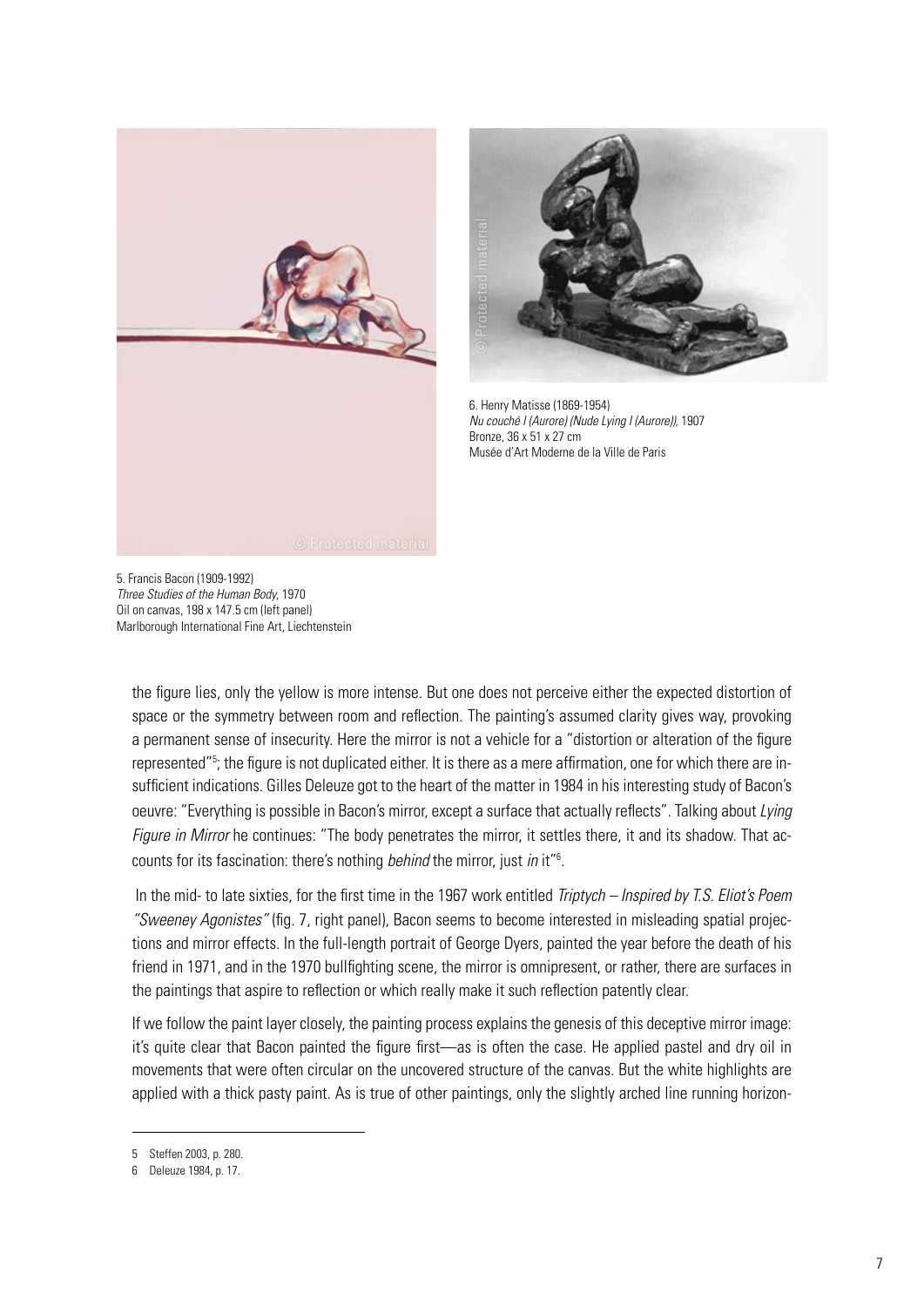

7. Francis Bacon (1909-1992) *Triptych – Inspired by T.S. Eliot's poem "Sweeney Agonistes"*, 1967 Oil on canvas, 198 x 147.5 cm Hirshhorn Museum and Sculpture Garden, Smithsonian Institution, Washington, D. C. Gift of the Joseph H. Hirshhorn Foundation, 1972

tally to divide the surface and mark the position of the figure lying on it was predefined. As the soft violet of the upper half of the painting and the yellow in the lower half were applied later, the violet, for instance, in the edge areas also becomes visible below the figure. Both yellow and violet, and the intense black of the blinds hanging from the upper edge of the painting, must have been applied with a roller. Then he traced the lines at an obtuse angle, thereby indicating the frame that fixes the figure on the surface of the painting. Here a simple frame replaces the cage-like structures of the works from the 1950s and 60s, which provide support forwhich provided the figures inside the space with a frame. A layer of fine sand covers most of the yellow surface, although it hasn't stuck everywhere. Within the supposed mirror, for the reflection of the light, Bacon retouched this rough, brilliant zone with a dirty cloth, taking off some of the sand in the process. Only the darker, more compact area inside the "frame" suggests a mirror reflection.

*Lying Figure in Mirror* once again highlights the fact that Bacon—who called himself a "grinding machine" kept in his memory visual information gathered at other times that he continually mixed and remixed. And his memory wasn't just restricted to works from the history of art that had troubled or disturbed him; his own paintings found their way into this "nutritive" solution. As painted reproductions —placed in a row on the rails mounted in the small kitchen— they were always in the painter's line of sight. So each of his paintings referred to the past while simultaneously pointing to the future. The black roller blinds take us back to 1946, when Bacon created *Painting*, undoubtedly one of his most important works. The magenta-coloured blinds hanging from the upper edge of the painting provide a backdrop to a scene of horror and violence. For the Paris retrospective, Bacon executed a second version of this major painting, when the Museum of Modern Art in New York proved most reluctant to lend. However, both works were eventually shown at the Grand Palais: the disturbing motif of a faceless figure before a sacrificed animal, in a darker, fleshier tone, and the "cleaned-up" version of the motif against a brilliant yellow background [fig. 1]. Bacon used this luminous tone and the motif of the three blinds in the study for the lying figure painted at the same time.

Works showing men lying on mattresses or platforms, in amorous embraces, copulating or wrestling, may well have had an influence too, even though here there only seems to be one figure. Bacon's painting from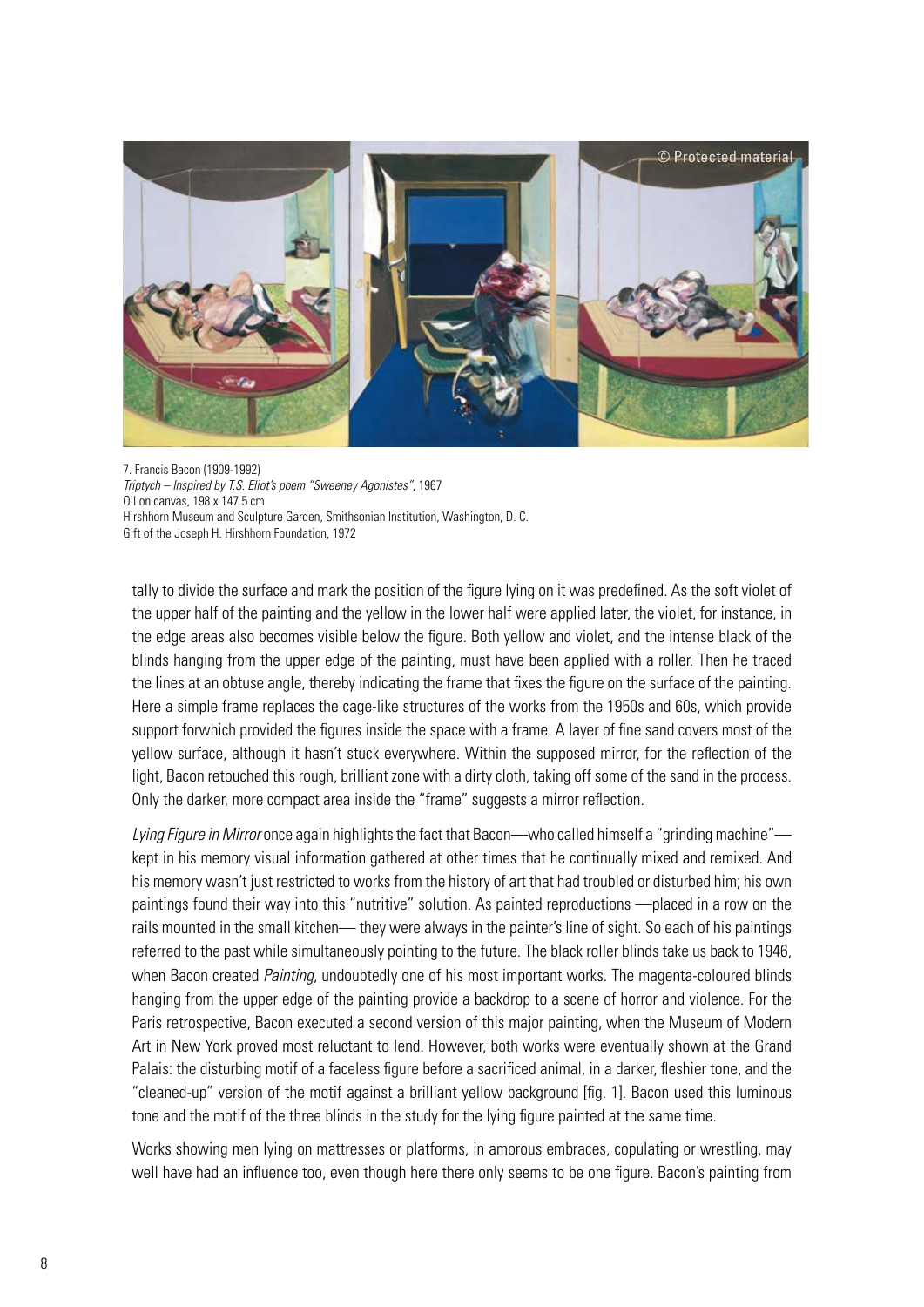the early fifties to the last triptych produced in 1991 (see, for instance, fig. 7) traces, like a sort of red line, the motif taken from the photographs of Eadweard Muybridge, "an inexhaustible theme subject"7 . And it is precisely by virtue of this theme that Bacon's path to painting becomes comprehensible, determined by superimposed planes of images stored in his visual memory–images of private experience, from the history of art and the huge gallery of photographs in the daily press, magazines and scientific journals.

However, in 1971, the figures are not worked or modelled "as if on a potter's wheel"<sup>8</sup>, but appear through fine veils or glazes and marks of colour. This form of applying paint anticipates Bacon's production in the eighties, when he developed figures from fine, occasionally pulverized, layers of colour. Frequently mutilated, the bodies in these paintings are presented to the viewer propped on pedestal or dais. This compression of the body, the concentration on the trunk, alludes to *Lying Figure in Mirror*.

In the "void"<sup>9</sup> of this cloying room, bathed in an unmerciful light, the lying figure comes across to us as a sort of superimposed plane of existence, at once human and not quite human, totally isolated and involved, while demonstrating great energy and force. Here the individual retreats into the general. The disconcerting sensation caused by the not-quite-right room and the figure in the mirror question the clarity of the composition and the daring complementary contrasts. And although the lying figure seems captive in the narrow room, obstructed by the mirror, there is no doubt that the energy it gives off will continue to fuel its energetic movements, endlessly deforming the body. And that is precisely what links it to Bacon's other figures.

<sup>7</sup> Sylvester 1975 (1977), p. 74.

<sup>8</sup> Eduard Beaucamp. «Moralist oder Maler», *Frankfurter Allgemeine Zeitung*, 10 March 1972.

<sup>9</sup> Lloyd/Peppiatt 1993, p. 154.